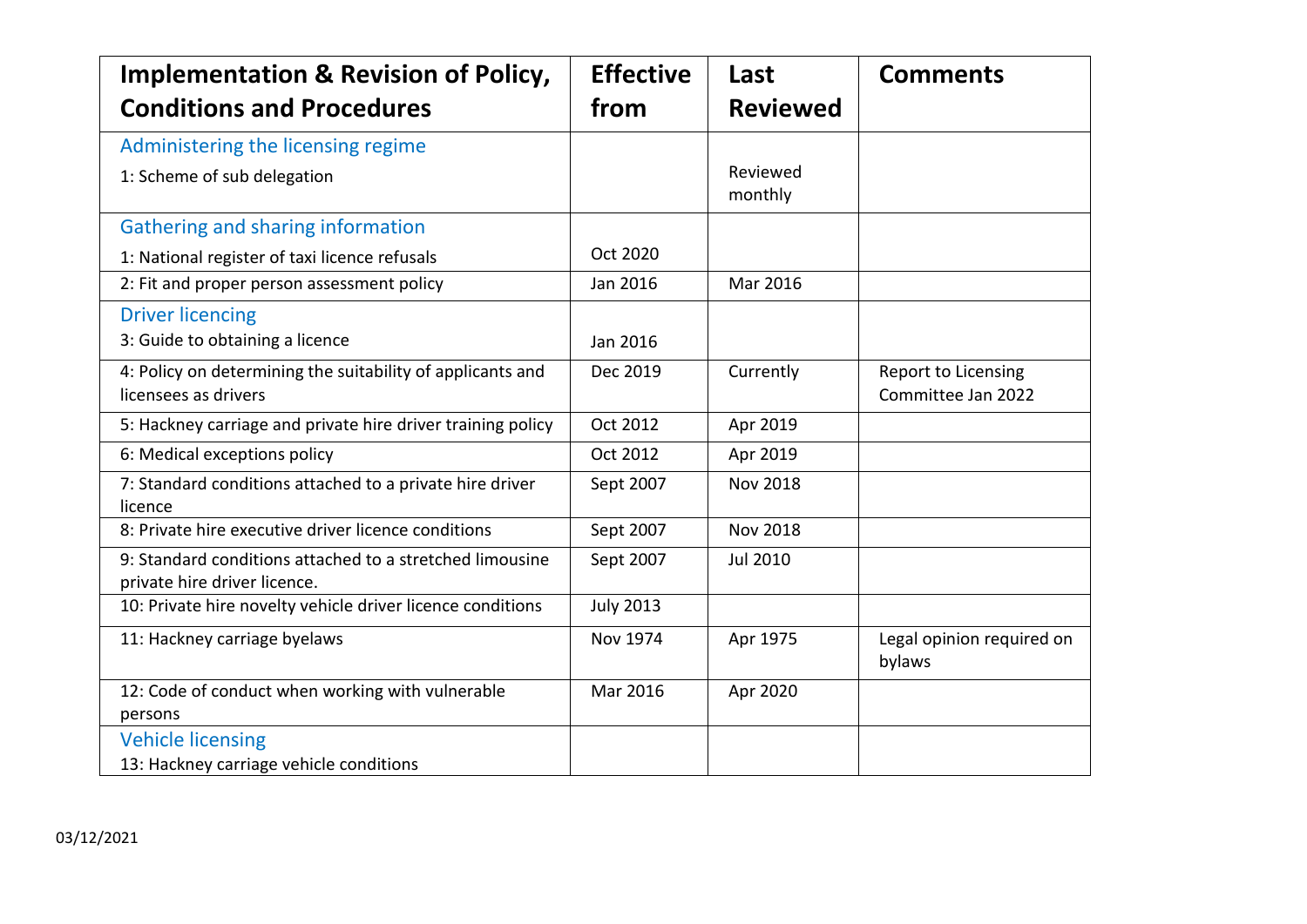| 14: Conditions attached to wheelchair accessible<br>hackney carriage proprietors' licences and private hire<br>vehicle licences | Mar 2013         | Dec 2018        |                                                                                               |
|---------------------------------------------------------------------------------------------------------------------------------|------------------|-----------------|-----------------------------------------------------------------------------------------------|
| 15: Conditions attached to a private hire saloon and<br>'people carrier' vehicle licence.                                       | Feb 2016         | Feb 2016        |                                                                                               |
| 16: Conditions attached to an executive private hire<br>vehicle licence.                                                        | Sept 2007        | Jun 2013        |                                                                                               |
| 17: Policy and conditions attached to the grant of a<br>novelty (motor tricycle) vehicle licence.                               | <b>July 2013</b> |                 |                                                                                               |
| 18: Conditions attached to stretched limousine private<br>hire vehicle licence                                                  | Sept 2017        |                 |                                                                                               |
| 19: Special conditions attached to the grant of a private<br>hire minibus licence                                               |                  |                 |                                                                                               |
| 20: Extension to the vehicle age criteria condition                                                                             | Dec 2012         | Dec 2018        |                                                                                               |
| 21: Vehicle transfer policy                                                                                                     | Jan 2013         | Aug 2015        |                                                                                               |
| 22: Ultra-low emission vehicles policy                                                                                          | Dec 2018         | Dec 2018        |                                                                                               |
| 23: Guidance for the fitting of safety screens                                                                                  |                  | <b>Jun 2020</b> |                                                                                               |
| 24: Guidance and policy for CCTV in licensed vehicles                                                                           | Feb 2007         | Currently       | Working group meetings<br>completed. Next step<br>would be consultation on<br>new CCTV policy |
| <b>Operator licensing</b>                                                                                                       |                  |                 |                                                                                               |
| 25: Standard conditions attached to a private hire<br>operator licence                                                          | Jun 2014         | <b>Nov 2014</b> |                                                                                               |
| 26: Standard conditions attached to an executive private<br>hire operator licence                                               | Jan 2013         | <b>Nov 2014</b> |                                                                                               |
| 27: Policy, pre-conditions and conditions in respect of<br>private hire novelty vehicle operator licences                       | <b>Jul 2013</b>  |                 |                                                                                               |